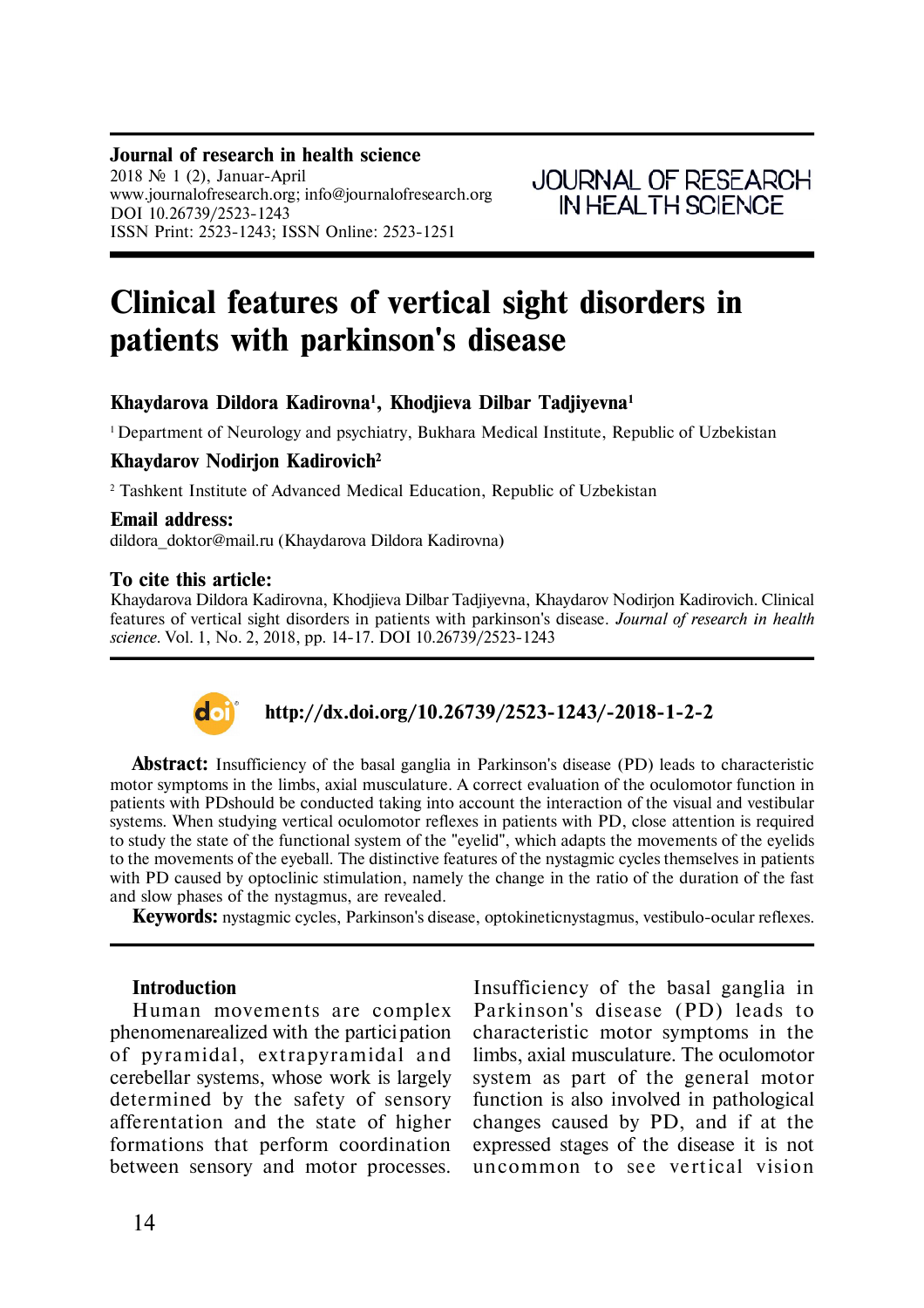restriction in a routine neurological examination, then in the initial stages such disorders can be detected only with the use of special equi pment.

A correct evaluation of the oculomotor function in patients with PDshould be conducted taking into account the interaction of the visual and vestibular systems. It is known that the basal ganglia control the brain stem structures that generate fast and slow phases of the nystagmus, as well as other nonvestibular types of eye movements that are disrupted in neurodegenerative diseases. Close cooperation with the visual system ensures the coordinated work of all links of the oculomotor apparatus, which is important for the implementation of friendly eve movements and merging into a single whole of static and dynamic objects. This is achieved with the help of the following complex reflexes: tracking, optokineticnystagmus (OKN), vestibuloocular reflexes (VOR), saccades, etc. In addition, the "visual-oculomotor" system can be considered as a model for studying the interaction between sensory and motor processes in PD. In PD, the study of vertical oculomotor reflexes is of great importance, since they are in close conjugation with the gravitational system, the change in the state of which makes a considerable contribution to the pa thophy siological mechanisms of postural instability, a violation of maintaining the vertical posture and walking. When studying vertical oculomotor reflexes in patients with PD, close attention is required to study the state of the functional system of the "eyelid", which adapts the movements of the eyelids to the movements of the eyeball.

Oculomotor disorders in PDcan be conditionally divided into quantitative and qualitative ones.

### **The quantitative include:**

- Reducing the speed of arbitrary and reflex saccades;

- Decrease in speed and smoothness of follow-up movements of eyes after a smoothly moving object;

- Paresis of arbitrary vertical gaze (at the advanced stages of the disease);

- Rare flashing;

- "frozen" look.

**Qualitative oculomotor disorders include:**

- Choreic hyperkinesia of eyeballs;

- Tremor of eyeballs and eyelids;

- Ptosis;

- Apraxia of the eyelid rises;

- Blepharospasm.

The aim of the study was to study vertical oculomotor reflexes and the state of the functional "eyelid" system in patients with PD.

Eye and eyelid movements were evaluated during clinical examination, as well as during video-histogramography on the "Interacoustcs" hardware complex (Denmark). 285 patients with PD at the age of 30 to 70 years were examined.

It has been found that with PD, the speed response of oculomotor reactions in all the tests used is slowing, the latent time increases and the accuracy of the saccades decreases when performing the saccadic test. The rate of smooth tracking and the speed of the slow phase of the OKN decrease, and these vertical disturbances manifest themselves in greater degree than in the horizontal. There is a direct correlation between the severity of oculomotor dysfunction and the severity of the disease, irrespective of its duration.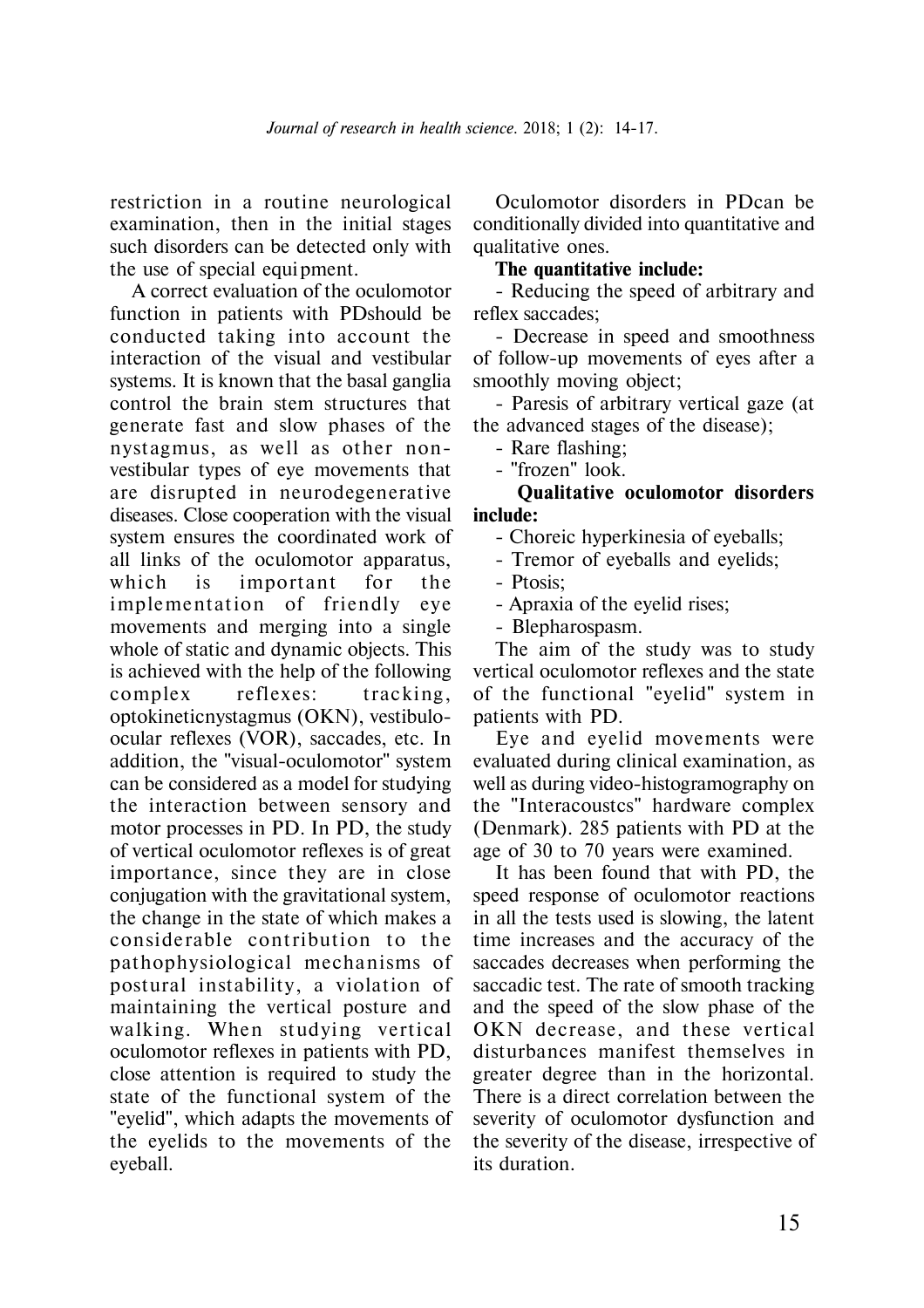When sinusoidal rotation is performed around the axial axis in the dark, a vertical rotational nystagmus is recorded, the intensity of which can also be variable and depends on the modulating influence of higher cerebral structures on the arc of the vertical VOR. The test is evaluated in terms of the speed of the slow phase of the nystagmus (SSP) up and down. Investigation of the suppression of vertical VOR by fixing the gaze on an object moving with the head, gives useful information about the state of visualvestibular interaction, reflecting the functioning of brain stem structures. A characteristic feature of all PD patients is a violation of suppression of vertical nystagmus in both directions by fixing the gaze on a moving object with the head already in the early stages of the disease. With the increase in the stage of the disease, the suppression of nystagmus by fixation worsens even more, and in patients with stage 3-4 of the PD, the values of the CMF of the vertical nystagmus up and/or down often exceed the angular velocity of the head.

The distinctive features of the nystagmic cycles themselves in patients with PD caused by optoclinic stimulation, namely the change in the ratio of the duration of the fast and slow phases of the nystagmus, are revealed. Normally, this ratio of SBP/SSP is 1:8, with PD - 1: 3-4.

The study of the function of the upper eyelid began to attach great importance only in recent times. Neurophysiological registration, analysis and quantitative determination of the severity of this or that motor disorder on the part of the century are currently not sufficiently developed or lacked in general due to the lack of proper equi pment and / or software and hardware systems.

The problem of registering eye movements was solved using the videooculography method, and to simplify the registration of movements of the upper eyelid, a paper marker of a circular shape was fixed on it. The image of the eye and the upper eyelid with the marker is made with the help of an infrared camera. Each frame of the received video is processed on the computer with the help of the generalized Hafa transformation algorithm in the authors' modification in such a way that the coordinates of the center of the pupil and the marker are measured on each frame during the test.

Loss of coordination in the system "eyelid-eye" is best manifested in the presentation vertical optokinetic stimulation, the smooth tracking test or provocation vertical vestibular-ocular reflex. It has been found that the most complete information about the violation coordinated operation century and eyes can be obtained by analyzing the correlation coefficients (Pearson. Spearman) between the moving speeds of the pupil and the time tags, and in measuring the phase shift between the movements of the eyes and age.

It was found that in healthy subjects achieved zero shear maximum correlation. Any shift of zero indicates a violation of coordinated movements of the century and the eyes.

**When examining patients, we identified the following main patterns of disorders in the eyelid system:**

- Lag of eyelid movements from the eye (mainly in patients with progressive supranuclear palsy);

- Eyelids move ahead of the eye (in a number of patients with severe PD stages);